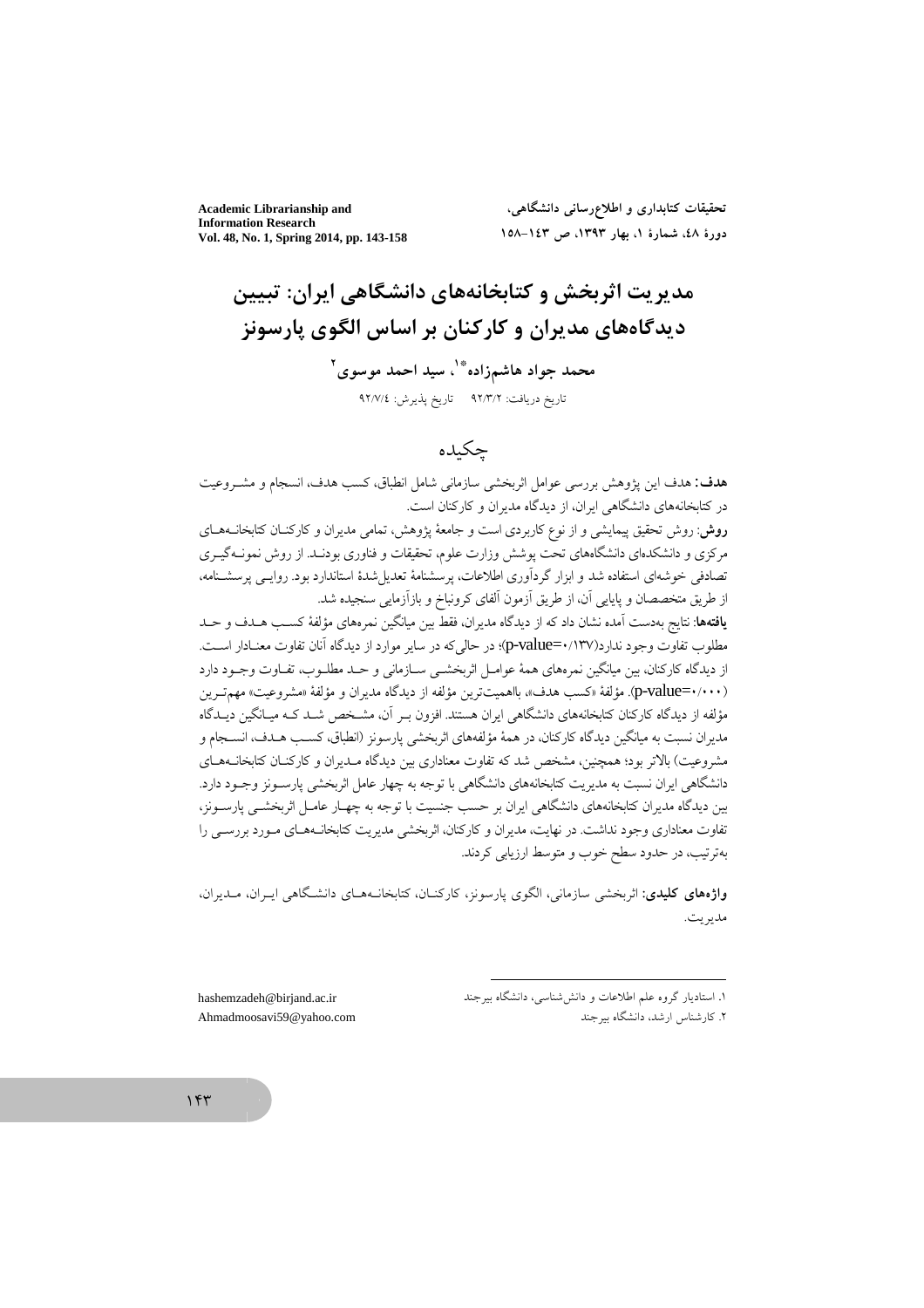#### مقدمه

مدیریت کتابخانه به همان مهارتهای بنیـادینی نیـاز دارد کـه مـدیریت هـر نـوع سـازمان دیگـری نیازمند آن است. افراد باتجربهای که از مفاهیم و نظریهها و اصول مدیریت، شناخت اساسی دارند، می توانند مدیریت هر نوع سازمانی را صرفنظر از محیط آن بر عهده گیرند (اوانز <sup>(</sup>، ۱۳۷۷)

بـرای تمـام سـازمانهـا و از جملـه کتابخانـههـای دانشـگاهی، اثربخشـی سـازمانی ` یکـی از ضروریترین عناصر مدیریتی است. در مفهوم مدیریت، اثربخشی را انجام دادن کارهای درست و کارایی را انجام دادن درست کارها تعریف کردهاند. رابینز و دی سنزو ۱۳۸۵) اثربخشی سازمانی را، موضوع اصلي در نظريهٔ سازمان مـيداننـد و معتقدنـد کـه تصـور نظريـهٔ سـازمان بـدون مفهـوم اثربخشی مشکل است. آنها معتقدند که توافق عمومی در زمینهٔ این موضوع حاصل نشده است ک اثريخشي سـازماني بـهطـور دقيــق چـه معنــابي دارد. كـميــا گرنقــا در گــودمن و پنبنگــز<sup>ه</sup>، ۱۹۷۷)، اثریخشی سازمانی را درجه و اندازهای تعریف می کند که اهداف نهایی سازمان با توجـه بـه برخـی محدودیتها کسب می شود. در سنجش یا اندازهگیری اثربخشی سازمان، بـه بخش هـای مختلفـی ۔<br>توجه می شود. همچنین، روش های متفاوتی برای انـدازه گیـری اثربخشـی وجـود دارد کـه یکـی از معیارها، کارکر دهای جهار گانهٔ تالکوت بارسونز <sup>۶</sup> است.

مدیران و کارکنان در کتابخانههای دانشگاهی، همچون سایر سازمانها، نقش سزایی در رشد و تعالمی سازمان مادر آنها یعنی دانشگاهها ایفا می کنند که با عنایت به ایـن جایگـاه، بایـد بـه گونـهٔ اثربخش و کارآمدی انجام وظیفه کنند. میـزان اثربخشـی و کـارایی کتابخانـه، بـه توجـه بـه شـیوهٔ مدبریت آن بستگی دارد. امروزه، کتابخانـههـای دانشـگاهی بـا توجـه بـه جایگـاه و منزلـت والای .<br>خو پش، به مدیرانی الهام یخش و عملگرا نبـاز دارنـد. هـدف ایـن مـدیران، در محبط کنـونی بایـد برنامهریزی کارهایی باشد که آنان را در دست یافتن بـه رسـالت سـازمانی کتابخانـه کمـک کنـد. پیروی از ساختارهای سازمانی که تاکنون بهخوبی عمل کردهاند، این نوید را میدهد که به احتمال زیاد، سازمان کتابخانه با هیچریک از مشکلات امروز یا فردا مواجه نخواهد شد(استوارت و موران<sup>۷</sup>، ۱۳۹۰). در مورد مدیران، نتیجهٔ کوشش۵ا و برنامهریزیهای آنان برای نیل به اهداف سازمانی، باید به سنجش درآید و مشخص شود که کتابخانه تا چه حد به اهدافش دست یافته است. در زمانی نـه .<br>چندان دور، ۷۰ درصد کتابخانههای دانشگاهی را مدیران بدون تخصص کتابداری اداره می کردند (سیاری، ۱۳۷۲)؛ ضروری است مشخص شود کـه عوامـل اثربخشـی در کتابخانـههـای دانشـگاهی ایران از دیدگاه دو گروه مدیران و کارکنان این کتابخانهها چگونه و در چه وضعیتی هستند؟ آبیا عوامل معینی در اثریخشی کتابخانههای دانشگاهی ایران اثر گذارند؟ آیا دیدگاه مدیران و کارکنان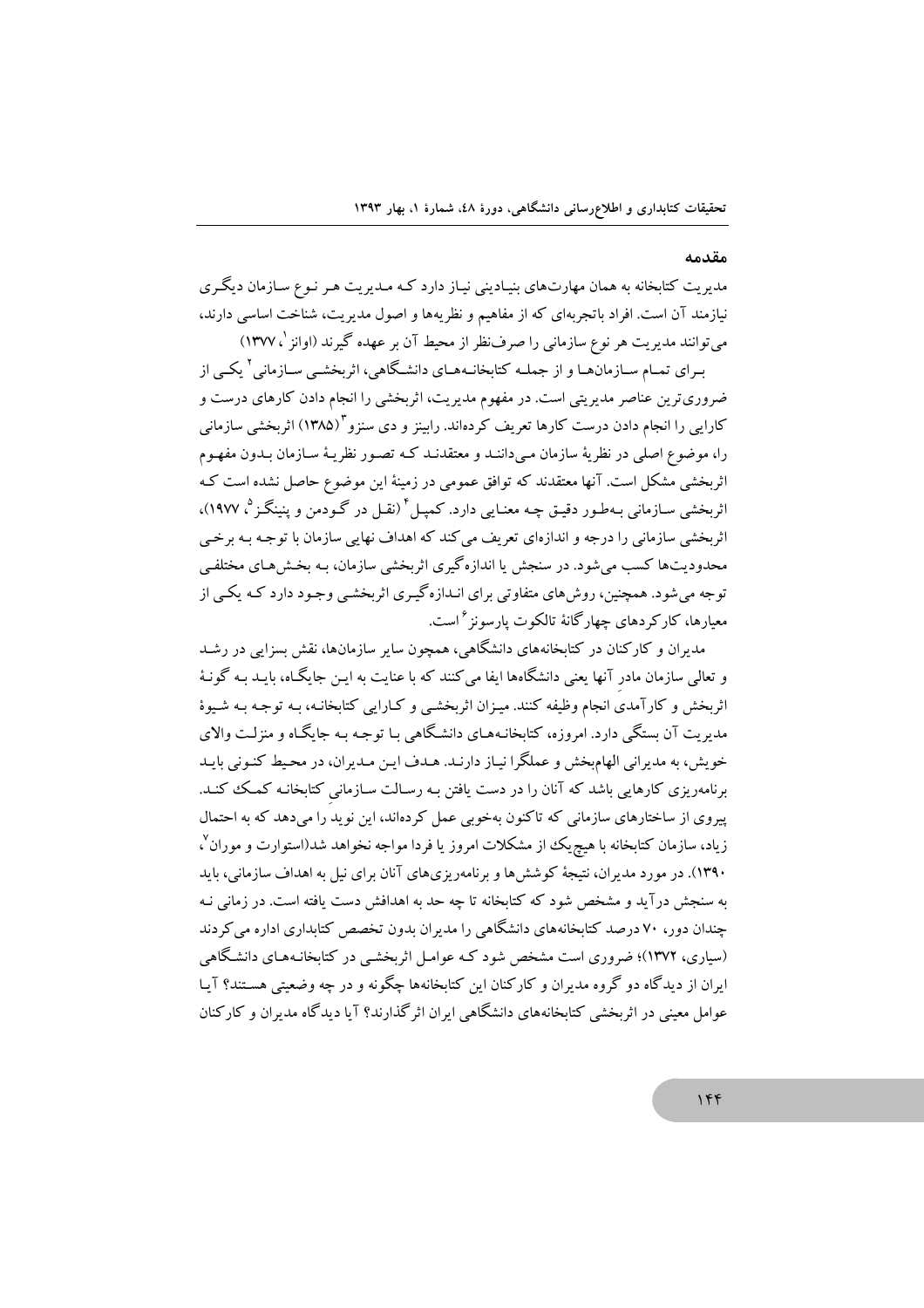کتابخانههای دانشگاهی در مورد اثربخشی کتابخانهها با یکدیگر یکسان است؟ الگـوی اثربخشـی پارسونز، یکی از روش های اندازه گیری ایـن متغیر هاسـت. پارسـونز بـرای اثربخشـی، الگـوی" ای. جي. آي. اِل^" را ارائه كرد. الگوي وي، چهار وظيفهٔ اساسي هر نظام اجتماعي، اعم از هر جامعه يا سازمان را مطرح می کند که باید برای بقای نظام انجام شوند. این وظایف بهترتیب عبارتند از:

- انطباق (سازش) °: توانایی انطباق با اوضاع و احوال تلاش برانگیز؛
	- کسب هدف<sup>۱۰</sup>: توانایی بیان و رسیدن به متغیر اهداف نظام؛
- یکپارچگی (انسجام)<sup>۱۱</sup> : توانایی یکپارچه کردن بخشهای تابعهٔ نظام؛
- مشروعيت (تداوم) ``: برخورداري از حق بقا و يذيرفته شدن (نقل در فرهنگي، ۱۳۸۴).

اینکه آیا یک کتابخانهٔ دانشگاهی اثربخش است یا خیر، سؤالی بسیار کلی محسوب میشود؛ به این دلیل کـه، اثربخشـی مقولـهٔ منفـردی نیسـت، بلکـه مجموعـهای از معیارهاسـت. پـس، پـک کتابخانهٔ دانشگاهی برحسب معیارهای بهکار رفته و ارزیابی پـذیر، شـاید اثـربخش پـا غیراثـربخش باشد. دو رویکرد عمومی، دیدگاه هدف و مدل منبع –نظـام بـر سـایر مطالعـات اثربخشـی غالـب هستند؛ با وجود این، تفاوت بین این دو، بیشتر تفاوتِ در معناست تا تفـاوتِ در ماهیـت؛ بنـابراین، این دو رویکرد شاید در هم ادغام شوند و یک مدل منبع نظام –هـدف را بـرای تحلیـل اثربخشـی سازمانی در کتابخانههای دانشگاهی تشکیل بدهند. این ترکیب، بنا بر گفتهٔ قلی پور (۱۳۸۰)، توسط تالکوت پارسونز با استفاده از چهار کارکرد نظام اجتماعی (که توسط او بـهعنـوان اهـداف عملـی چندگانهٔ سازمانها تشخیص داده شدهاند) انجام شد. چهار کارکرد حساس پارسونز برای شناسـایی اثربخشی هر سازمانی (از جملـه کتابخانـههـای دانشـگاهی ایـران) امـری بنیـادی اسـت و شـایـد در درازمدت و کوتاهمدت، در راستای اهداف اصلی سازمانی کتابخانهها پـژوهش شـود و مبـین ایـن اهداف باشد. ساز و کارهای بازخوردی نظام کتابخانهٔ دانشگاهی سبب مـیشـود کیفیـت عملکـرد بخشهای مختلف آن ارزیابی شود و با مقایسهٔ نتیجه با هدف و عملکرد، نظام کتابخانـه نسـبت بـه اصلاح و تغییرات مقتضی اقدام کند. در مبحث کارکرد انطباق در کتابخانههای دانشگاهی باید بـه این مسئله توجه شود که کتابخانـههـا بایـد در تـلاش بـرای تغییـر شـرایط محـیط خـارجی و تغییـر برنامههای داخلی، خودشان را با خواستههای اصلی محیط و مسئولان سازش دهنـد. نشـانههـایی از قبیل ابتکار، رشد، توسعه و کنتـرل تجهیـزات را مـیتـوان در رابطـه بـا مقیـاس انطبـاق، در حـوزهٔ اثربخشی کتابخانههای دانشگاهی مد نظر قرار داد. کسب هدف بـهعنـوان دومـین معیـار اثربخشـی پارسونز، بهمثابهٔ پاداش نظامی است که مقاصد خود را تعیین کرده است و منابع خود را برای کسب اهداف مورد نظر بسیج می کند. بعضی از نشانههای کسب هدف، موفقیت، سودمندی، کسب منابع،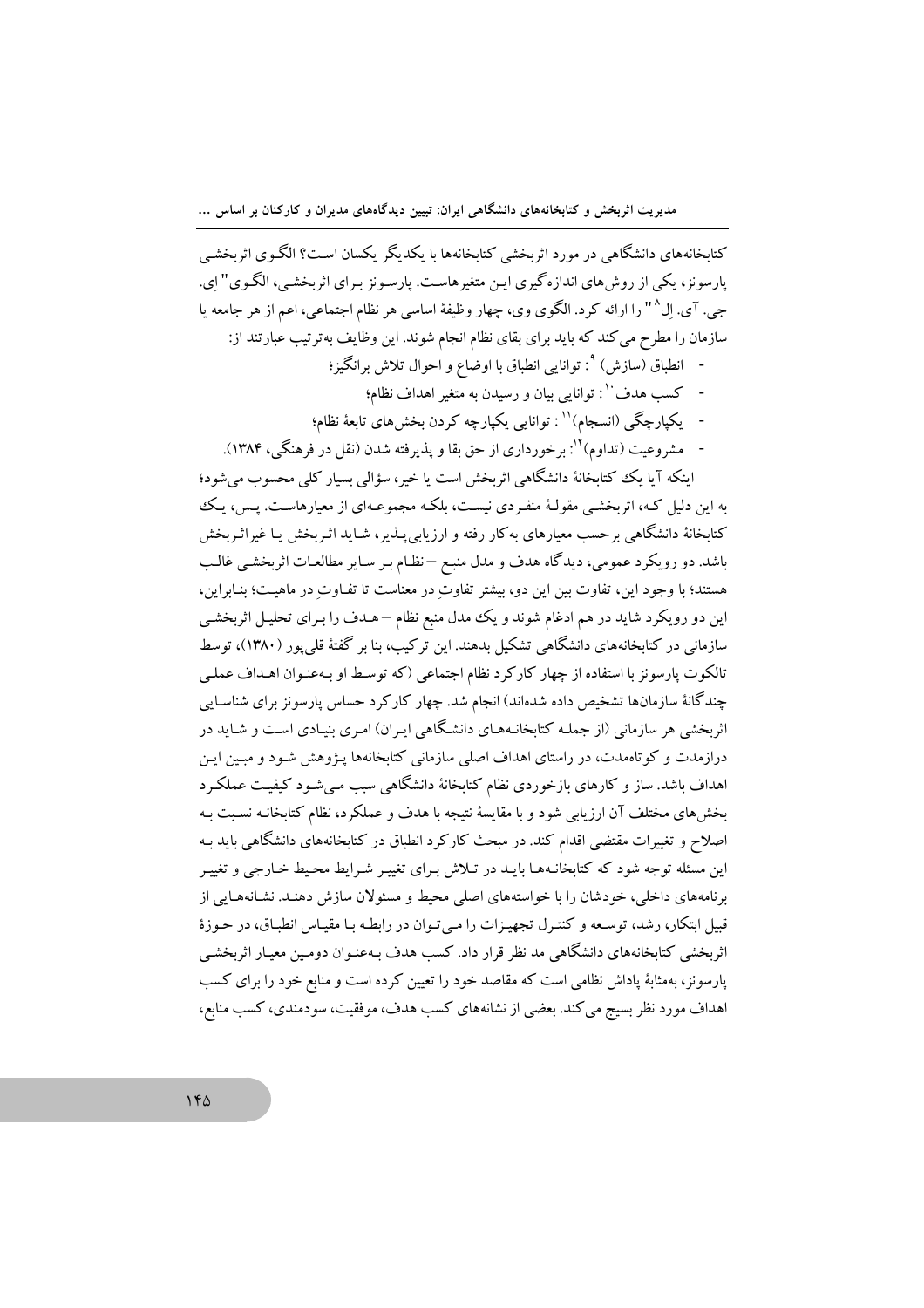کارایی و کیفیت هستند. در کتابخانههای دانشگاهی هر یک از این عوامل و نشانهها، در جای خود ملموس و سنجش شدنی هستند. انسجام، بـه اتحـاد و اشـتراک در داخـل نظـام اشـاره مـی کنـد، بهعبارتی، روابط اجتماعی را در ساختار سازمانی بهعنوان یک وجود واحد، هماهنگ و یکپارچـه می کند. رضایت شغلی کارمندان، تعارض بین روابط شخصی و وضعیت روحی روانی کارکنان، از جملهٔ مسائل مورد نظر کتابخانههای دانشگاهی هستند. در انتهـا، مشـروعیت بـا نهفتگـی عبـارت از حفظ قداست مستقیم ارزشـی اسـت (مثـل الگوهـای انگیزشـی و فرهنگـی نظـام). کتابخانـههـای اثربخش، به تعهد بسیار و رفتـار مناسـب از جانـب کارکنـان و مـدیران، بـرای تقویـت هنجارهـا و ارزش های سازمان نیاز دارند. در کتابخانههای دانشگاهی بهعنوان یک نظام اجتمـاعی آموزشـی – پژوهشی، در ارتباط بـا کـارکرد مشـروعیت، نشـانههـایی از قبیـل وفـاداری، علاقـهٔ بسـیار بـه کـار کتابخانه، احساس تعلق و همانندی با کتابخانه، انگیزش فردی نسبت به کار و غیره، بهعنوان جریبی از نشانههای عملکرد اثربخش مشاهده خواهد شد.

# فرضيههاي پژوهش

فرضيهها

۱. در اثربخشی سازمانی کتابخانههای دانشگاهی ایـران از دیـدگاه مـدیران، بـین عوامـل اثربخشـی پارسونز و حد مطلوب، تفاوت وجود دارد.

۲. در اثربخشبی سـازمانی کتابخانـههـای دانشـگاهی ایـران از دیـدگاه کارکنـان، بـین عوامـل اثربخشي يارسونز و حد مطلوب، تفاوت وجود دارد.

۳. در اثربخشی سازمانی کتابخانههای دانشگاهی ایران بـر اسـاس مؤلفـهٔ «کسـب هـدف»، بـین د بدگاه مديران و کارکنان تفاوت معنادار وجود دارد.

۴. در اثربخشی سازمانی کتابخانههای دانشگاهی ایران بر اسـاس مؤلفـهٔ «انطبـاق»، بـین دیـدگاه مدیران و کارکنان تفاوت معنادار وجود دارد.

۵. در اثربخشی سازمانی کتابخانههای دانشگاهی ایران بر اساس مؤلفهٔ «مشـروعیت یـا تـداوم»، بین دیدگاه مدیران و کارکنان تفاوت معنادار وجود دارد.

۶. در اثربخشی سازمانی کتابخانههای دانشگاهی ایران بر اساس مؤلفهٔ «انسـجام»، بـین دیـدگاه مدبران و کارکنان تفاوت معنادار وجود دارد.

۷. بین دیدگاه مدیران زن و مرد کتابخانههای دانشگاهی ایران، با توجه به چهار مؤلفهٔ اثربخشی يارسونز، تفاوت وجود دارد.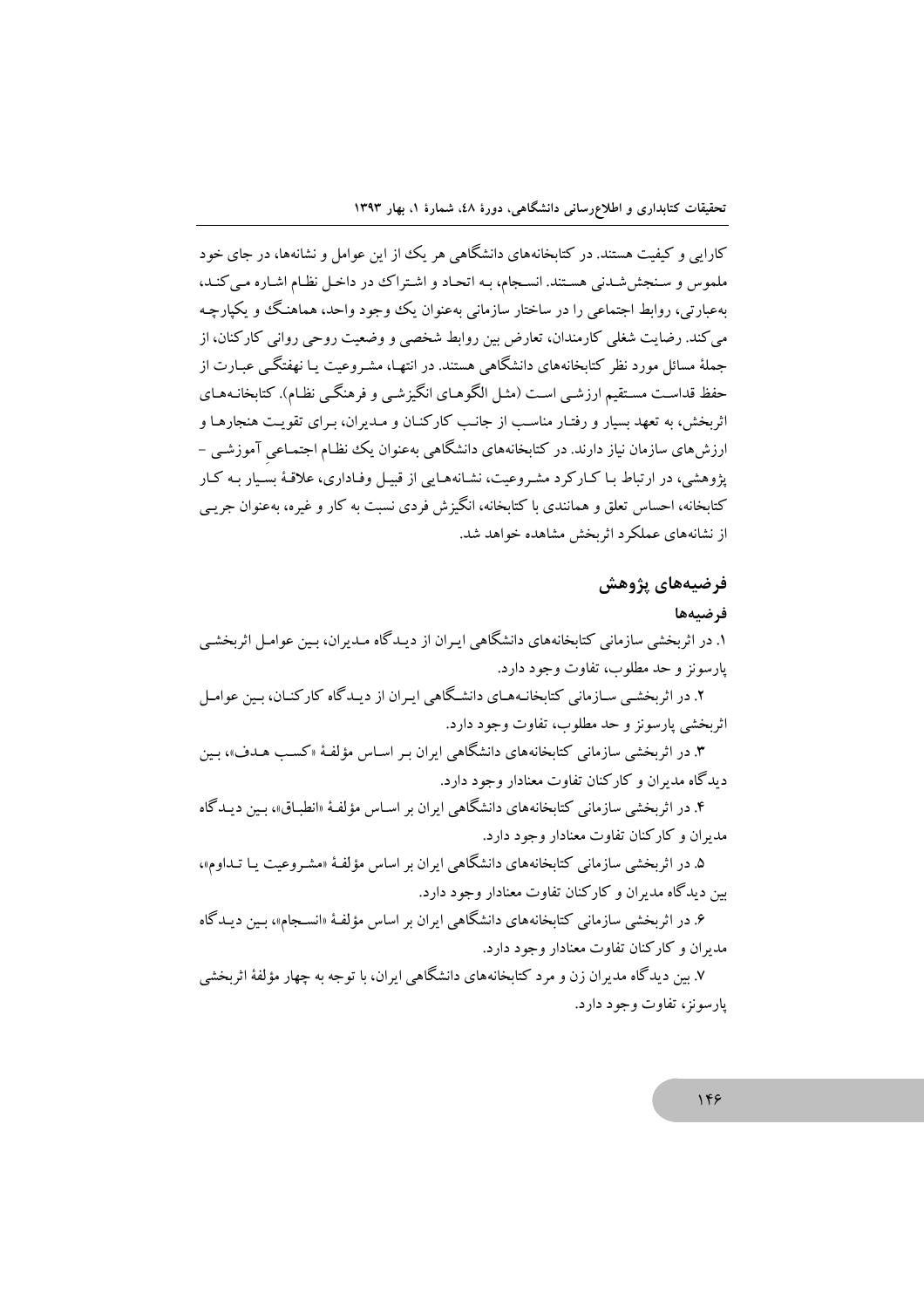### جامعه و روش پژوهش

جامعهٔ پژوهش عبارت است از تمـامی کتابخانـههـای مرکـزی و دانشـکدهای دانشـگاههـای تحـت یوشش وزارت علوم، تحقیقات و فناوری. این پژوهش، از نظر هـدف، کـاربردی و از نظـر روش، یپمایشی است. برای نمونه گیری از روش تصادفی خوشهای استفاده شـد. تقسیم بنـدی خوشـههـا، توسط تربیتبدنی وزارت علـوم، تحقیقـات و فنـاوری انجـام شـده اسـت کـه بـر اسـاس آن همـهٔ دانشگاههای مورد نظر جامعهٔ این یژوهش (۷۰ دانشگاه)، بر اساس محدودهٔ جغرافیـایی اسـتانهـای دانشگاههای مورد نظر، به مناطق نهگانه تقسیم شده است. سپس از هر منطقه، دو دانشگاه بهصورت تصادفی (یعنی ۱۸ دانشگاه از بین ۷۰ دانشگاه مـورد نظـر) بـهعنـوان نمونـه انتخـاب شـدند. در هـر دانشگاه نیز، سه کتابخانـه شـامل بـک کتابخانـهٔ مرکـزی دانشـگاه و دو کتابخانـهٔ دانشـکدهای (در صورت وجود) بهصورت تصادفي انتخاب شد. با بررسي هاي انجامشده، تعداد مـديران و كاركنـان این کتابخانهها در حدود ۳۲۶ نفر بودنـد کـه بـر اسـاس جـدول کرچـی –مورگـان<sup>۱۳</sup> تعـداد ۲۴۸ یر سشنامه برای همهٔ مدیران و کارکنان ارسال شد که در مجموع ۱۸۶ پر سشنامه جمع آوری شـدند که از این تعداد، ۴۳ پرسشنامه مربوط به مدیران و ۱۴۳ پرسشنامه مربوط به کارکنان کتابخانـههـای مذکور بود. آزمون *فرضیههای پژوهش در سطح اطمینان ۹۵ درصد انجام شد.* 

ابزار گردآوری دادهها، پرسشنامهٔ استاندارد اثربخشی پارسونز بـا اعمـال تغییـرات جزیـبی بـود. روایی پرسشنامه، از طریق متخصصان و پایایی آن، از طریق آزمون آلفای کرونباخ (۱٬۸۶) سنجیده شد. با استفاده از باز آزمایی نیز، ضربب همستگی آزمون و باز آزمایی، ۰/۹۲ محاسبه شـد. بـرای تحلیل دادهها روش های آمار توصیفی و استنباطی به کار رفتند.

# ىىشىنۀ يژوھش

میر کمالی (۱۳۹۰) در یژوهش خود، بـه بررسـی رابطـهٔ بـین انگیـزهٔ پیشـرفت مـدیران بـا اثربخشـی سازمان آنها در مدارس متوسطهٔ بوشهر و برازجان پرداخت. نتایج پژوهش وی نشان داد کـه میـان انگیزهٔ پیشرفت مدیران با اثربخشی سازمانی آنها، رابطه وجود داشت.

کرمدخت (۱۳۹۰) نیز در پژوهشی با هدف بررسی رابطهٔ اخلاق و اثربخشی سـازمانی در میـان مـدیران مدارس شهرستان بابلسر، نشان داد که بین اخلاق سازمانی و اثربخشی سازمانی رابطهٔ مثبت وجود دارد.

در پژوهش حسنی (۱۳۸۹) بررسی و تحلیل اثربخشـی سـازمانی مـدارس بـا تکیـه بـر رویکـرد ترکیبی هدف –منبع سیستم و با استفاده از الگوی نظری کـارکردهـای چهارگانـهٔ ضـروری نظـام اجتماعی پارسونز صورت گرفت. نتایج پژوهش، حاکی از آن بود که مدارس دخترانه اثربخش تـر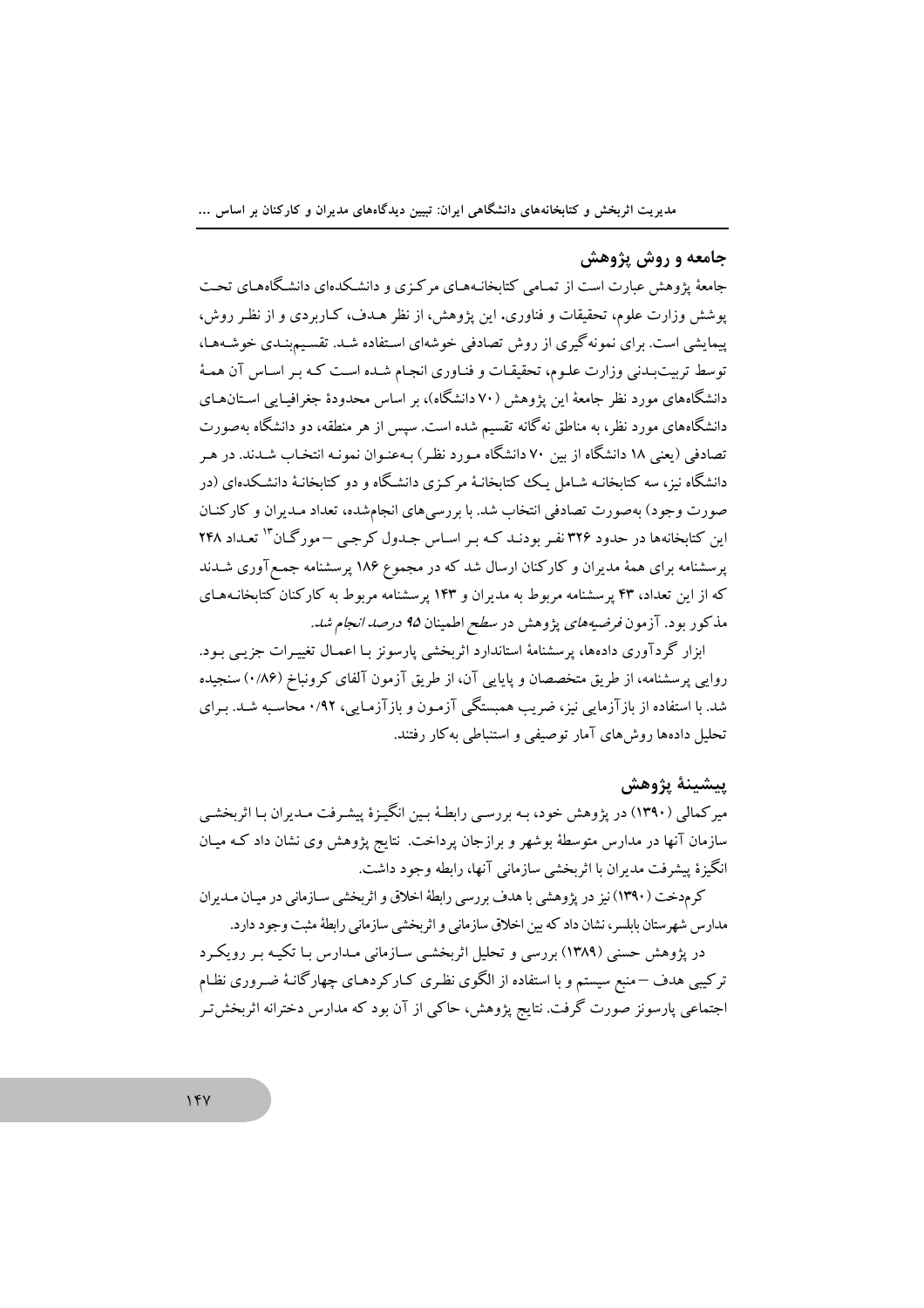از مدارس پسرانه هستند و بین اثربخشی سازمانی مدارس و مؤلفههای آن (نو آوری، تعهد سازمانی، رضایت شغلی و روحیهٔ دیپران) رابطهٔ معناداری وجود داشت.

همچنین قرونه (۱۳۸۷) بر اساس الگوی پارسونز به بررسی رابطهٔ سلامت سـازمانی و اثربخشـی مدارس پسرانهٔ دولتی مناطق ۲ و ۳ آموزش و پرورش شهر تهران پرداخت و به این نتیجه رسید ک بین سلامت سازمانی و هر چهار مؤلفهٔ اثربخشی مدارس رابطهٔ مثبت و معناداری وجود دارد.

زکبی (۱۳۸۳) در تحلیل اثربخشبی سازمانی بـا تأکیـد بـر رویکـرد ترکیبـی، مطالعـهٔ مـوردی معلمهای دبیرستانهای دولتی دخترانه و پسرانهٔ نواحی پـنج گانـهٔ شـهر اصـفهان در سـال تحصـیلی ۱۳۸۲ – ۱۳۸۳ را انجام داد. یافتهها معرف آن بود که روابط معناداری میان هر کدام از مؤلفـههـای چهارگانه با کل اثربخشی سازمانی مدرسه وجود داشت.

یژوهش آیدین و سیلان" (۲۰۰۹) بـا هـدف تأکیـد بـر اهمیـت ظرفیـت یـادگیری سـازمانی و سنجش تأثیر آن بر اثربخشی سازمانی در صنایع فلـزی انجـام شـد. نتـایج نشـان داد کـه همبسـتگی معناداري بين اثربخشي سازماني و ابعاد ظرفيت يادگيري وجود دارد.

یژوهش ساودرا و کئون <sup>۱۵</sup> (۲۰۰۲) روی نظریهٔ اثربخشی سازمانی و ویژگی های شغلی مدیران انجـام شد و نتیجه گرفتند که اهمیت وظیفه، خوداستقلالی و تنوع مهارتها، با حالتها و فعالیتهای اثـربخش ارتباط مثبت داشت و هويت وظيفه و بازخورد، با فعاليتهاى ناخو شايند ارتباط منفى دارد.

یژوهش هیلل ۱<sup>۶</sup> (۲۰۰۲)، به بررسی روابط بین ویژگی های سـازمانی و اثربخشـی سـازمانی، در سازمانهای غیرانتفاعی خدمات انسانی پرداخت و به این نتیجه رسید که بین برنامههای آموزشی و ارزشیابی آموزش و اثربخشی سازمانی و عملکرد سازمانی رابطهٔ مثبت و معناداری وجود دارد.

المبو تي <sup>۱۷</sup> (۱۹۹۶) در يژوهش خود، روابط بين نظامهاي مديريت مبتني بـر گـروه و اثربخشـي سازمانی را در میان مجموعههای متنوعی در ایالات متحدهٔ آمریکا بررسی کـرد. نتـایج، حـاکـی از این بود که فن مدیریت مبتنی بر گروه، بازدهی افـراد، کیفیـت کـار، رضـایت و عملکـرد افـراد را تحت تأثير قرار مي دهد.

بیشتر این یژوهش ها بـه شناسـایی موضـوعات مـورد علاقـهٔ سـازمان هـای تجـاری و آموزشـی و از دیدگاه مدیریتی محض اختصاص یافته است و اتحاد و هماهنگی در ارائهٔ ملاکهها و معیارهای اثربخشی کمتر بهچشم میخورد. از سویی، ملاک ها و مؤلفههای مـورد نظـر در ایـن پـژوهش در تعـداد اندکی از سایر پژوهش ها، بهصورت مجزا بررسی شده است. نکتهٔ مهم دربارهٔ پژوهش حاضر ایـن اسـت که به خود مؤلفههای اثربخشی بهصورت مستقیم یرداختـه شـده و از جایگـاه قیاسـم بـه شناسـابـ , مبـزان به کارگیری عوامل مربوط از دیدگاه دو گروه مدیران و کارکنان کتابخانهها پرداخته است.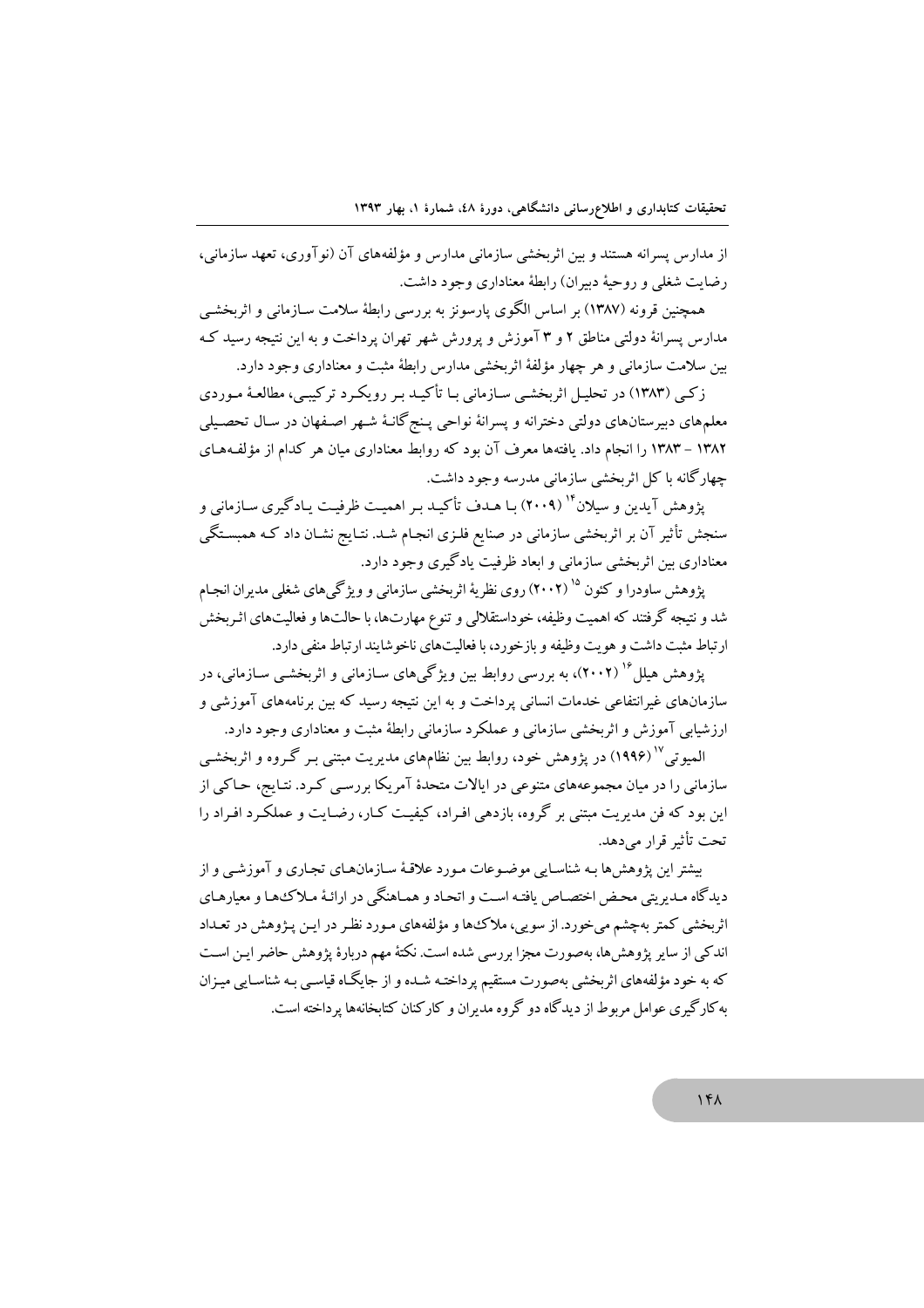مدیریت اثربخش و کتابخانههای دانشگاهی ایران: تبیین دیدگاههای مدیران و کارکنان بر اساس ...

#### تحليل يافتهها و نتايج

### فرضية ١

با دقت در نتايج يژوهش (جدول ۱) چنين استنباط مي شود كه تنها بـين ميـانگـين نمـرههـاي مؤلفـهٔ کسب هدف از دیدگاه مدیران و حـد مطلـوب تفـاوت وجـود نـدارد(۱۳۷/-p-value=۰/۱۳۷) و در سـایر عوامل اثربخشی از دیدگاه مدیران، حد اثربخشی کتابخانهها کمتر از حد انتظار است. از سویی، بـا توجه به تعریفهای مربوط بـه مؤلفـهٔ «کسـب هـدف»، چنـین اسـتنباط مـی شـود کـه نـه تنهـا در کتابخانههای دانشگاهی ایران، بلکه در سایر سازمانها نیز، مدیران بهطور غالب به اهـداف سـازمان بیشتر از کارکنان و کاربران توجه می کنند، پس، بدیهی است کـه مؤلفـهٔ «کسـب هـدف» جایگـاه .<br>خاصی در دیدگاه مدیران داشته باشد. اگر چه، این مؤلفه، مهم تـرین معیـار از دیـدگاه مـدیران در نظر گرفته شده است، با توجه به این نکته که میانگین ۳/۷۵، میانگین تقریباً متوسطی است، این گونه نیز میتوان استنباط کرد که مدیران میتوانند به معیارهـایی ماننـد موفقیـت سـازمان، کیفیـت کـار، کسب منابع و کارایی بهتر، توجه بیشتری داشته باشند. مؤلفهٔ کسب هـدف، در بـین کارکنـان، بـا اینکه در ردهٔ دوم اهمیت قرار دارد؛ میانگین آن (۳/۱۶) تفاوت شایان ملاحظهای بـا میـانگین ایـن مؤلفه در بین مدیران ندارد، لذا تصور مبی شـود مـدیران، خـود نیـز اهـداف سـازمان را کـه از قبـل طراحی شده است و تمامی امور برای نیل به آنها برنامهریزی میشود، با توجه بـه عملکـرد گذشـتهٔ خود محقق یافته تصور می کنند؛ در حالی که کارکنان و کاربران، اهداف متعالی را بر اسـاس آنچـه خود به بهترین وجه ممکن خواهان آن هستند و همچنین، میـزان تحقـق ایـن اهـداف را از دیـدگاه خودشان، ارزیابی می کنند. همچنین، مشاهده شد که در کتابخانههای دانشگاهی ایران، عناصری از قبیل تشویق کارکنان برای شرکت در دورههای بازآموزی، توجه به پیشرفت مداوم در کار، توجـه به نوآوریها و ایدههای جدیـد کارکنـان و سـازگاری بـا تغییـرات، از سـوی مـدیران ایـن مراکـز پژوهشی کمتر مورد توجه قرار گرفته است و از این نظر، کارکنـان رضـایت کـافی ندارنـد. همانگونه که مشاهده می شود، این مؤلفهها، ارتباط مستقیمی با مدیر کتابخانه دارند؛ پس، می توان نتیجه گرفت که در کتابخانههای دانشگاهی ایران، مدیران خود نیز بر این باورند که اثربخشی آنهـا در مدیریت کتابخانهها، حداقل در سه مؤلفه با حد مطلوب فاصله دارد، پس باید در این گونه امور، تمرکز بیشتری داشته باشند و چنین متصور است که برای ارتقای اثربخشی سازمانی، توجه ویژه بـه عناصر کارکردی مؤلفههای مورد نظر از سوی مدیران ضروری بهنظر میرسد. جدول ۱، نتايج آزمون فرضيهها را با استفاده از آزمون t نشان مىدهد.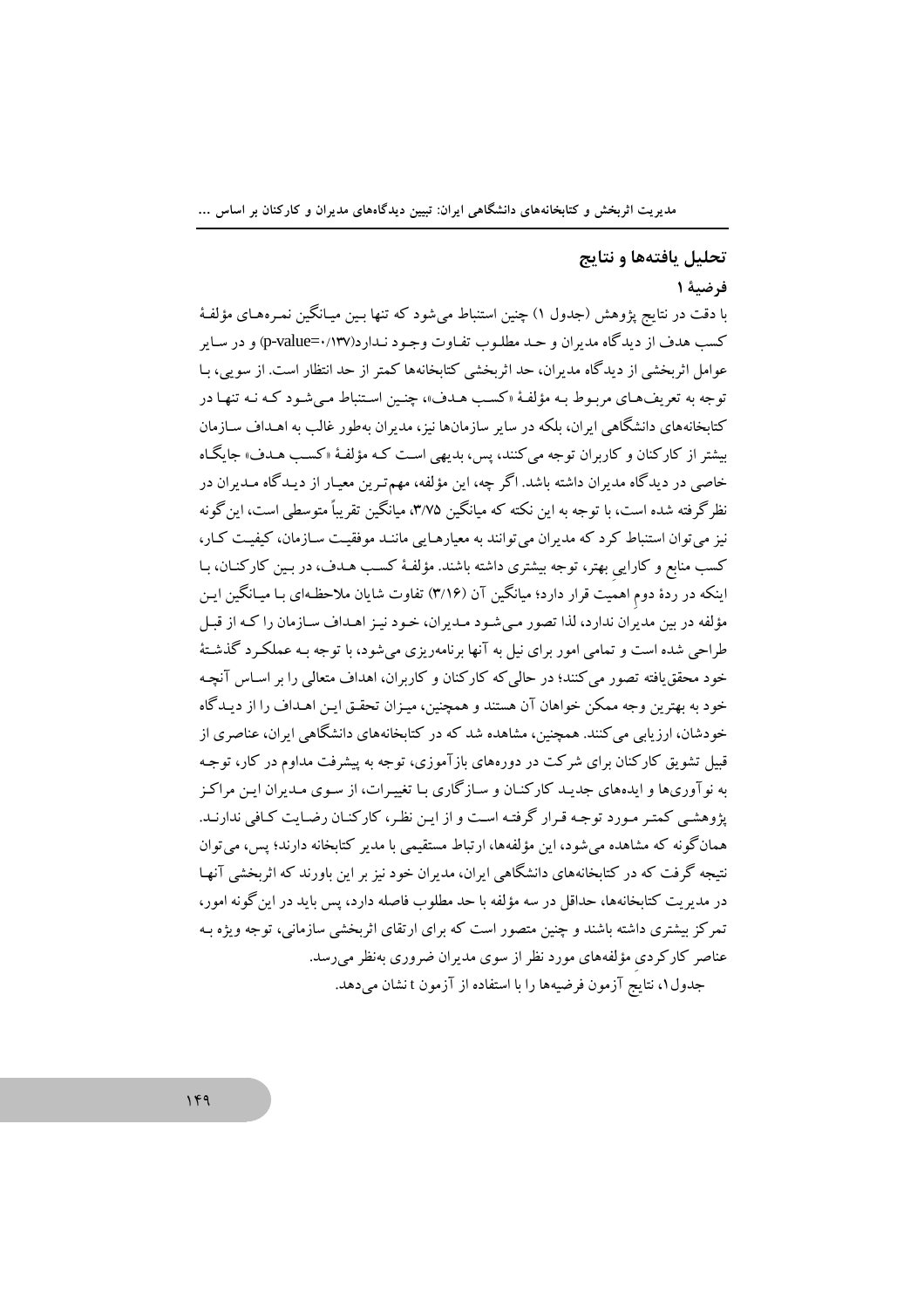| t                                         | $\pmb{\alpha}$             | p-<br>value                    | انحراف<br>از<br>معيار                                                                                                            | ميانگين       | عوامل<br>پارسونز | فرضيه                                                      | رديف         |
|-------------------------------------------|----------------------------|--------------------------------|----------------------------------------------------------------------------------------------------------------------------------|---------------|------------------|------------------------------------------------------------|--------------|
| $-7/199$                                  | $\cdot$ / $\cdot$ $\circ$  | .1.79                          | ۱/۴۶۵                                                                                                                            | T/A9          | كسب<br>هدف       | در اثربخشی سازمانی کتابخانههای                             |              |
| $-1/019$                                  | $\cdot/\cdot \Delta$       | .117V                          | $\cdot$ /۳۹ $\cdot$                                                                                                              | $T/\Lambda$ F | مشروعيت          | دانشگاهی ایران از دیدگاه مدیران،                           |              |
| $-\mathbf{r}/\mathbf{r} \cdot \mathbf{r}$ | $\cdot/\cdot \Delta$       | $\cdot/\cdot\cdot$             | .7077                                                                                                                            | <b>٣/٨٢</b>   | انطباق           | بین عوامل اثربخشی پارسونز و حد                             |              |
| $-Y/\Delta\Delta V$                       | $\cdot/\cdot \Delta$       | $\cdot/\cdot$ \ $\mathfrak{f}$ | ۰/۴۵۱                                                                                                                            | ۳/۷۵          | انسجام           | مطلوب، تفاوت وجود دارد.                                    |              |
| $-7.711$                                  | $\cdot$ / $\cdot$ $\Delta$ | $\cdot$ / $\cdot$ $\cdot$      | ۹۵۹۰.                                                                                                                            | ۳/۱۶          | كسب<br>هدف       | در اثربخشی سازمانی کتابخانههای<br>دانشگاهی ایران از دیدگاه |              |
| $-14.6$                                   | $\cdot/\cdot \Delta$       | $\cdot$ / $\cdot$ $\cdot$      | ٠/۶٣٨                                                                                                                            | $T/Y$ ۹       | مشر وعيت         | كاركنان، بين عوامل اثربخشي                                 | ۲            |
| $-11/979$                                 | $\cdot/\cdot \Delta$       | $\cdot$ / $\cdot$ $\cdot$      | ٠/۶٨۵                                                                                                                            | $Y/\Lambda$ ۴ | انطباق           | پارسونز و حد مطلوب، تفاوت                                  |              |
| $-11^{\circ}/7 \cdot \cdot$               | $\cdot/\cdot \Delta$       | $\cdot$ / $\cdot$ $\cdot$      | ٠/۶٧۵                                                                                                                            | $Y/9\Lambda$  | انسجام           | وجود دارد.                                                 |              |
| 91809                                     | $\cdot/\cdot \Delta$       | $\cdot/\cdot\cdot\cdot$        | در اثربخشی سازمانی کتابخانههای دانشگاهی ایران بر اساس مؤلفهٔ «کسب<br>هدف»بین دیدگاه مدیران و کارکنان تفاوت وجود دارد.            |               |                  |                                                            |              |
| 81974                                     | $\cdot$ / $\cdot$ $\Delta$ | $\cdot/\cdot\cdot\cdot$        | در اثربخشی سازمانی کتابخانههای دانشگاهی ایران بر اساس مؤلفهٔ<br>«انطباق» بین دیدگاه مدیران و کارکنان تفاوت وجود دارد.            |               |                  |                                                            | ۴            |
| <b>D/۳V٢</b>                              | $\cdot$ / $\cdot$ $\Delta$ | $\cdot/\cdot\cdot\cdot$        | در اثربخشی سازمانی کتابخانههای دانشگاهی ایران بر اساس مؤلفهٔ «<br>مشروعیت یا تداوم» بین دیدگاه مدیران و کارکنان تفاوت وجود دارد. |               |                  |                                                            | ۵            |
| $V/\cdot Y$ ۳                             | $\cdot$ / $\cdot$ $\Delta$ | $\cdot/\cdot\cdot\cdot$        | در اثربخشی سازمانی کتابخانههای دانشگاهی ایران بر اساس مؤلفهٔ «<br>انسجام» بین دیدگاه مدیران و کارکنان تفاوت وجود دارد.           |               |                  |                                                            | ۶            |
| $\cdot/\cdot$ \ $\cdot$                   | $\cdot$ / $\cdot$ $\Delta$ | .7997                          | بین دیدگاه مدیران زن و مرد کتابخانههای دانشگاهی ایران با توجه به<br>چهار عامل اثربخشی پارسونز تفاوت معناداری وجود دارد.          |               |                  |                                                            | $\checkmark$ |

جدول ١. نتايج أزمون فرضيهها با استفاده از أزمون t

تحقیقات کتابداری و اطلاعرسانی دانشگاهی، دورهٔ ٤٨، شمارهٔ ١، بهار ۱۳۹۳

### فرضية 2

همانطور که در جدول ۱ مشاهده میشود، بین میانگین نمرههای همهٔ عوامل اثربخشی سـازمانی از دیدگاه کارکنـان و حـد مطلـوب تفـاوت وجـود دارد(۰۰۰۰-p-value) بـهعبـارت دیگـر، عوامـل اثربخشی کتابخانهها از دیدگاه کارکنان، با حد مطلوب تناسبی ندارد و موارد مربوط به مؤلفههـای اثربخشی در کتابخانههای دانشگاهی ایران، از این منظر نیازمند اصلاح و بازنگری هستند. همچنین، با توجه به کارکردهای مؤلفهٔ «مشروعیت یا پایداری» که عناصری مثـل وفـاداری، علایـق اساسـی زندگی، انگیزش و هویت را در برمیگیرد (و اینکه هر شخص دوست دارد جایگاه خود را در بین افراد جامعه، بالاتر و بهتر ببیند) مؤلفهٔ مزبور از ایـن حیـث در رتبـهٔ اول از دیـدگاه کارکنـان قـرار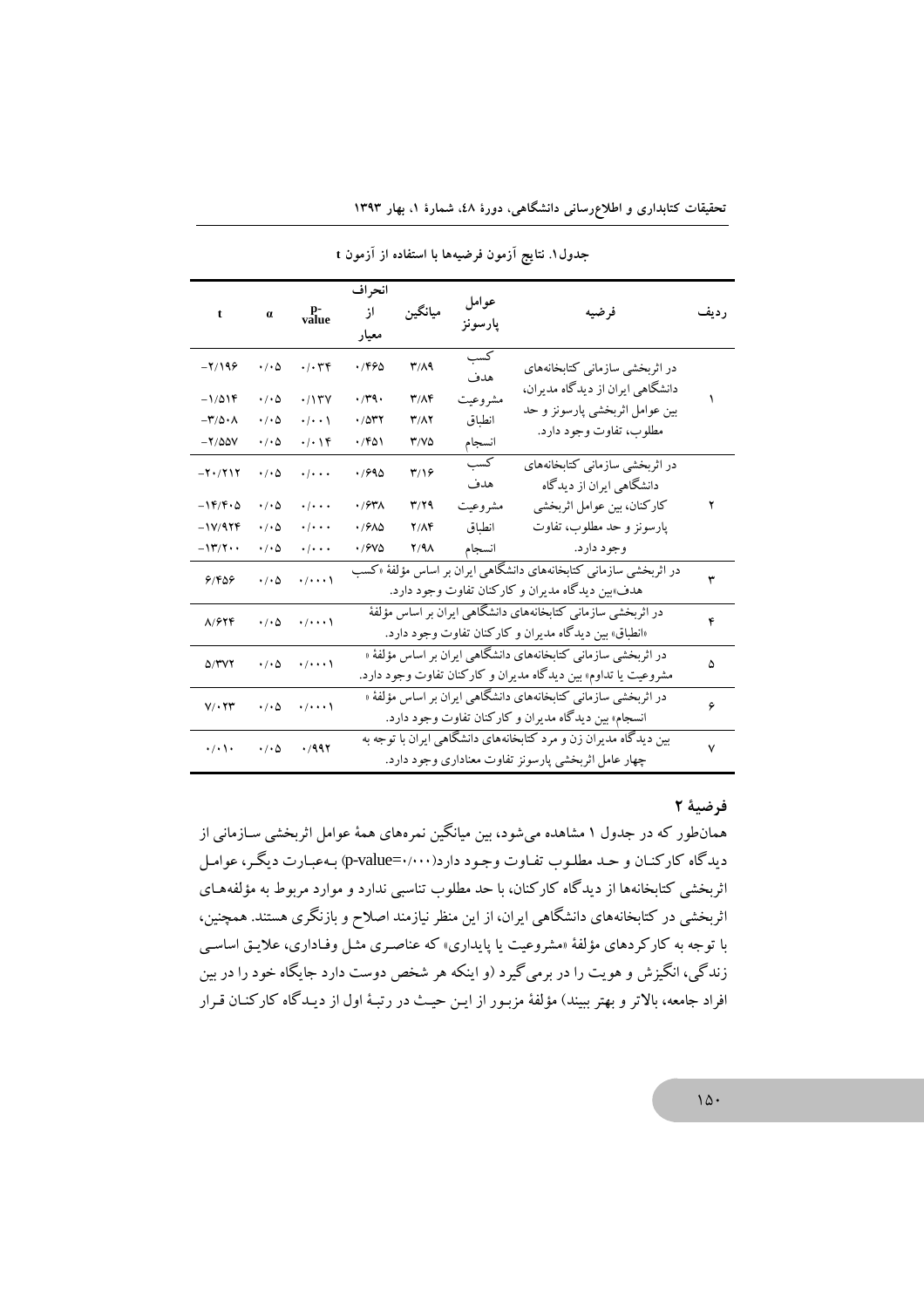گرفته است و چنین استنباط می شود که مسئولیت پذیری خوبی از خود نشان دادهاند و تمایل زیادی په کار کړ دن دارند. این گونه انتظار می(ود که اگر فردی در سازمان و محل کار خود په هر دلیلے احساس پذیرفته شدن کند، سازمان در نهایت، عملکرد اثریخش تر و جایگاه مناسب تبری را اجبراز می کند. همچنین، ممکن است در بین مؤلفههای اثربخشی پارسونز، مؤلفهٔ «مشـروعیت» از دیـدگاه کارکنان به این دلیل در اولو بت قرار گرفته است که آنان نیز همانند سایر انسانهبا دوست ندارنید که سازمان خود را بهعنوان سازمان بی ثباتی معرفی کنند. همچنین می توان نتیجه گرفت کـه مؤلفـهٔ «مشروعیت»، بیشتر مؤلفهای کارمندمدار باشد تا مدیرگرا و بدیهی است کارکنـان در ایـن مؤلفـه، نسبت به سایر مؤلفهها امتیاز بهتری را به مدیران خود بدهند.

مؤلفهٔ «انطباق» با میانگین ۲/۸۴ در بین تمامی مؤلفهها در بین کارکنان، کمترین نمره را به خود اختصاص داده و این یعنی مؤلفهٔ مزبـور حتـی در حـد پـایین تـر از «متوسـط» ارزیـابی شـده اسـت. هرچند، مؤلفهٔ مشروعیت مهم ترین مؤلفه از دیدگاه کارکنان معرفی می شـود، نمـرهٔ میـانگـبن آن از نمرهٔ میانگین هر چهار مؤلفهٔ اثربخشی در بین مدیران باز هم کمتر است. تفاوت دیدگاه کارکنان با د بد گاه مد ران از این حیث است که حد «متوسط» از دید گاه کار کنان در مؤلفههای اثر بخشبی نمیو د بیشتری دارد. در کنار توجه به معیارها و نشانههای مربوط بـه ایـن مؤلفـههـا از سـوی مـدیران، انتظـار می دود به منظور ساز گاری کار کنان با تغییرات در کتابخانههای دانشگاهی، توجه به رشید و توسیعه و فراهم آوردن بستر مناسب برای پیشرفت حرفهای کارکنان و تشویق و حمایت از ابتکار و نو آوری در فضای کتابخانهها، اقدامات لازم از سوی مدیران مورد توجه ویژه قرار گیرد و مدیران با شناخت ایـن نشانهها و معیارها، برای اعتلا و ارتقای مدیریت سازمانی خود گام بردارند.

### فرضية ٣

با توجه به مقادیر متوسط نظرهای مدیران و کارکنان (جدول ۱)، فرض یکسان بودن رد شـده (p-value=۰/۰۰۰) و مؤلفهٔ «کسب هدف» از نظر مدیران مهم تر از نظر کارکنان ارزیابی شده است. این مؤلفه، از دیدگاه مدیران، جایگاه اول و از دیدگاه کار کنان، جایگاه دوم اهمیت را دارد. با توجه به کارکردها و جایگاه این مؤلفه در اثربخشی سازمانی، این گونه تصـور مـی شـود کـه مـدیران، در کتابخانههای دانشگاهی ایران وقت کمتری را به وظایف و فعالیتهـای مربـوط بـه کتابخانـه و توجـه بـه كاركنان، اختصاص مى دهند (حضور كمتر)، پس از مديران انتظار مى رود، ضـمن انجـام دادن امـور بـر طبق جدول برنامهريزي شده و برنامهٔ از قبل طراحي شده و با حداقل هزينه، برنامـهٔ ويـژهاي بـراي اسـتفادهٔ مناسب کارکنان از فرصتهای شغلی داشته باشند؛ فرصتهایی که با توجه به جایگاه شغلی کارکنـان، از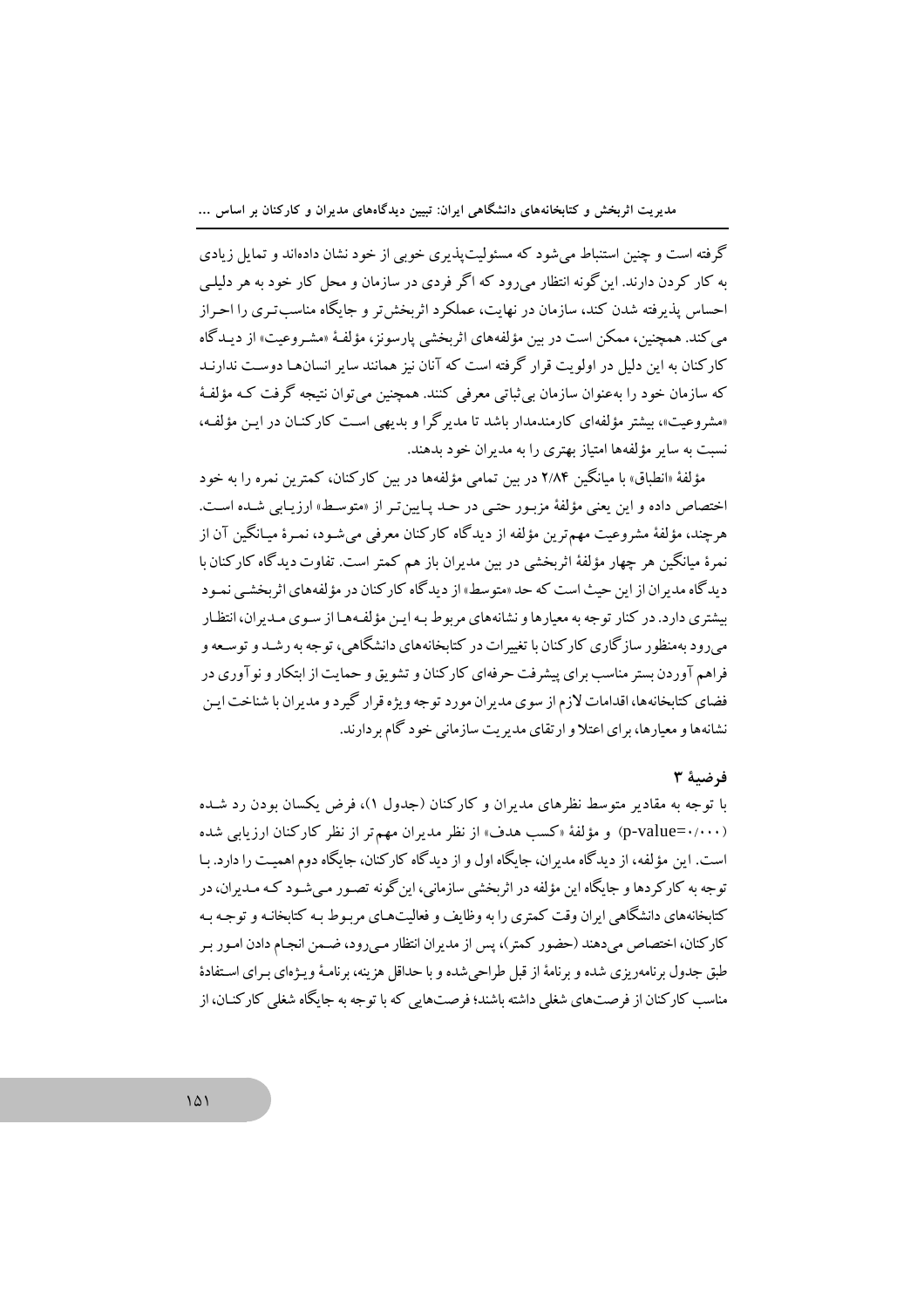آنان انتظار می رود در آن وضعیت از عهدهٔ آن کارها بر آینـد و جایگـاه خـود را تثبیـت کننـد. از طرفـی، می توان نتیجه گرفت که در کتابخانههای دانشگاهی، کارکنـان توقـع دارنـد کـه بهتـرین منـابع (نیروهـا، تجهیزات و امکانات) برای ارتقای کار کتابخانهها در اختیارشان قرار گیـرد، بـین تخصـص و شـغل آنهـا تناسب بهوجود آيد و بتوانند بهمنظور تحقق اهداف كتابخانه، از اين امكانات و تجهيزات، نهايت استفاده را ببرند. نتيجه اينكه، مديران نيـز بـهنـوعي مـي تواننـد بـا روش هـاي مختلـف، از قبيـل ايجـاد همـاهنگي، تشویقها و غیره، شرایط مطلوب را بهوجود آورند و با توجه به همهٔ ایـن شـرایط مطلـوب کـه در اختیـار کارکنان قرار می،دهند؛ بهنسبت، خواهان بر آورده کردن توقعات، انتظارات و استانداردهای بـهحـق خـود باشند. در نهایت، می توان چنین برداشت کرد که بر اساس مؤلفهٔ «کسب هدف» مدیران بـا میـانگین ۳/۸۹ نسبت به کارکنان با میانگین۷/۶٪ سازمانهای ذی ربط خـود یعنـی کتابخانـههـا را در تحقـق اثربخشـی سازماني، موفق تر مي دانند؛ اگر چه، خود آنها نيز بهطور غيرمستقيم و بر اساس ميانگين كســــشده، آن را در سطح ايده آل ارزيابي نكر دهاند (جدول ١).

#### فرضية ٤

مؤلفهٔ «انطباق»، در بین مدیران بیشتر از کارکنان نمود پیدا کرد، بهطوری که، میانگین این مؤلفه در بین مدیران ۳/۸۲ و در بین کارکنان ۲/۸۴ بود وایـن اخـتلاف نمـرهٔ میـانگینی کـه در بـین دیـدگاه مدیران و کارکنان وجود دارد (۰/۹۸)، بیشترین تفاوت را در بین نظرهای دو گروه بیان مبی کنید و در ياسخ به اين تفاوت معنادار (p-value=۰/۰۰۱)، (جـدول ۱)، شـايد علـل مختلفـي مـد نظـر قـرار گیرد. با توجه به عناصر مربوط به مؤلفهٔ «انطباق» (سیاز گاری بیا تغییرات، رشید، ابتکار و توسیعه) .<br>مشاهده شد که کارکنان و مدیران نظرهای بسیار متفـاوتی در مـورد ایـن عوامـل داشـتهانـد. شـاید مدیران چنین تصور می کنند که دورههای آموزشی بهمنظور دانش افزایی کارکنان بـه تعـداد کـافی برگزار شده است، ولی آیا کارکنان تعداد ایـن دورههـا را کـافی مـیداننـد؟ احتمـال مـی رود کـه مدیران توجه مداوم به پیشرفت کار را براساس عملکرد و ارزیابی سازمانی، مثبت تلقبی مبی کننـد، در حالی که کارکنان این توجه از سوی مدیر را کمتر احساس مبی کننـد. ایـن تفـاوت در دیـدگاه مدیران و کارکنان کتابخانههای دانشگاهی، شاید این استنتاج را نیز در پی داشته باشد کـه مـدیران باید آگاه باشند که در محیط کتابخانه فضایی بهوجود آید که کارکنـان ضـمن اطـلاع از تغییـرات رخداده، بتوانند خود را با این تغییرات سازگار کنند و با توجه به احساس نگرانی و فشارهای ناشی از تغییر، مانع از تغییر یا تغییرات نشوند؛ بهعبارتی، چنین تصور میشود که کارکنان کتابخانـههـای دانشگاهی، تمایل دارند ضمن مطالعهٔ کافی در زمینهٔ تغییرات صورتگرفته، با آنـان در ایـن زمینـه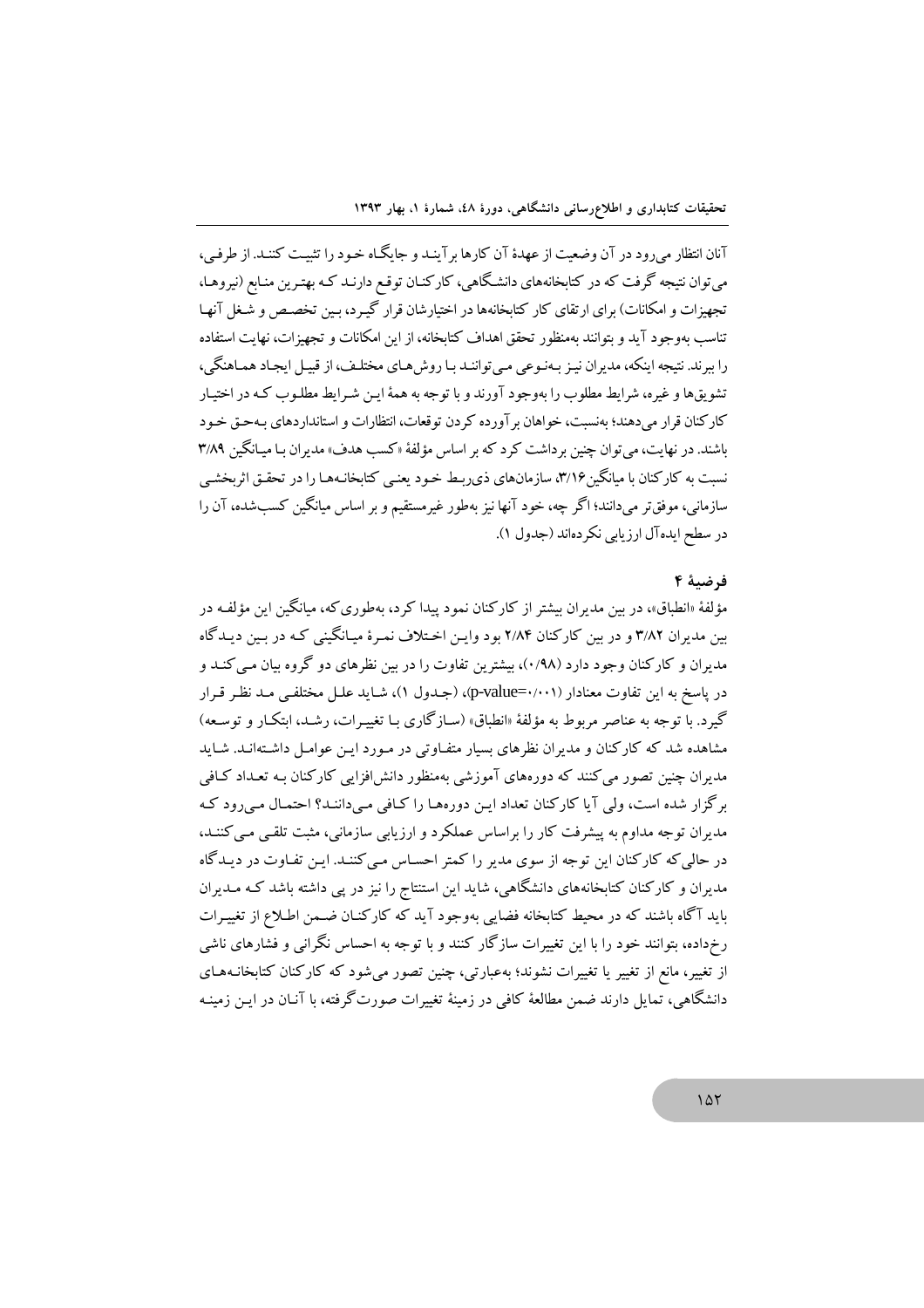نیز مشورت شود. زمانی که چنین محیطی از سوی مدیران کتابخانـههـای دانشـگاهی فـراهم شـود، ستر مناسب برای بررسی عوامل مؤثر بر پیشرفت شغلی کارکنان بهوجود خواهد آمد. نتیجه اینکه، حمایت و پشتیبانی از ایدهها و عقاید کاربران و کارکنان کتابخانههای دانشگاهی و میدان دادن به ابتکار و نو آوری کارکنان از سوی مدیران، سبب خواهد شد که اعضای گروه، انطباق و سازگاری پشتری با محیط کتابخانههای دانشگاهی ایران داشته باشند و بهدنبال آن، توانیایی انطباق به امبور محوله در بين كاركنان تقويت شود.

# ف ضيهٔ ۵

همان طور که در حدول ۱ مشاهده مرشود، تفاوت معناداری در اثریخشب سیازمانی کتابخانیههای دانشگاهی بـر اسـاس مؤلفـهٔ «مشـروعیت یـا تـداوم» بـین دیـدگاه مـدیران و کارکنـان وجـود دارد (p-value=۰/۰۰۰۱). اختلاف ۰/۵۵، مین مبانگین نمرهٔ دیدگاههای مدیران و کارکنان سبب شده است که بین دیدگاههای آنها در مؤلفهٔ مشروعیت در کتابخانههای دانشگاهی ایران همسویی وجود نداشته باشد. از سویی، تصور می شود که هم نحوهٔ عملکرد مدیران و هم عملکرد کارکنان در ایـن تفاوت تأثیر گذار باشد. کارکنان در کتابخانههای دانشگاهی، انتظار دارند محیطی بهوجود آید ک به نیازهای مختلف آنان و کاربران توجه و زمینههای لازم برای ارضای نیازهای منطقی آنان ایجاد شود و نگرانی و ناراحتی از بابت کار خود نداشته باشید. از سویی، چنین استنباط می شود ک مدران، انتظار دارند که کارکنان در چنین محیطی تمایل زیادی به کار نشان دهند و وجدان کاری سباری داشته باشند و ضمن احترام به خود و دیگران، هر عضو به محیط و گروه خود وابستگی و احساس تعلق داشته باشد و از این تعلق، احساس غـرور کنـد و افـراد، تحقـق اهـداف سـازمانی را، .<br>تحقق اهداف خود بدانند. بهطور طبیعی چنین تصور میشود که کارکنان کتابخانههای دانشگاه<sub>ه ،</sub> در صورت وجود چنین فضای مناسبی تمایل زیادی به امور محولشده دارند و کار کردن در همان محیط را به هر محیط دیگری ترجیح می،دهند. نتیجه این خواهد بود که کتاىخانـههـای دانشـگاهـ ِ ایران، بهمثابهٔ یک فرد حقیقی، در بین اعضای جامعه دارای حق و حقوق منحصر بـهفـردی ىاشــد و آن حقوق، بهوسيلهٔ ساير نظامها يذيرفته شود و كتابخانه قادر به ادامهٔ فعاليت در بـين سـاير نظـامهـا باشد، علاوه بر این، انتظار می رود با تحقق این کارکرد، در بین اعضای کتابخانه انگیزه ایجاد و بـه کل کتابخانه تزریق شود؛ بهعبارتی، انرژی لازم برای آن تأمین شود. با وجود اینکه مدیران نگرش مثبت تری نسبت به کارکنان، در تحقق مؤلفهٔ «مشروعیت» در اثربخشی کتابخانهها داشتهاند، باز هم اختلاف معناداری سن نظر دو گروه، مشاهده شد (جدول ۱).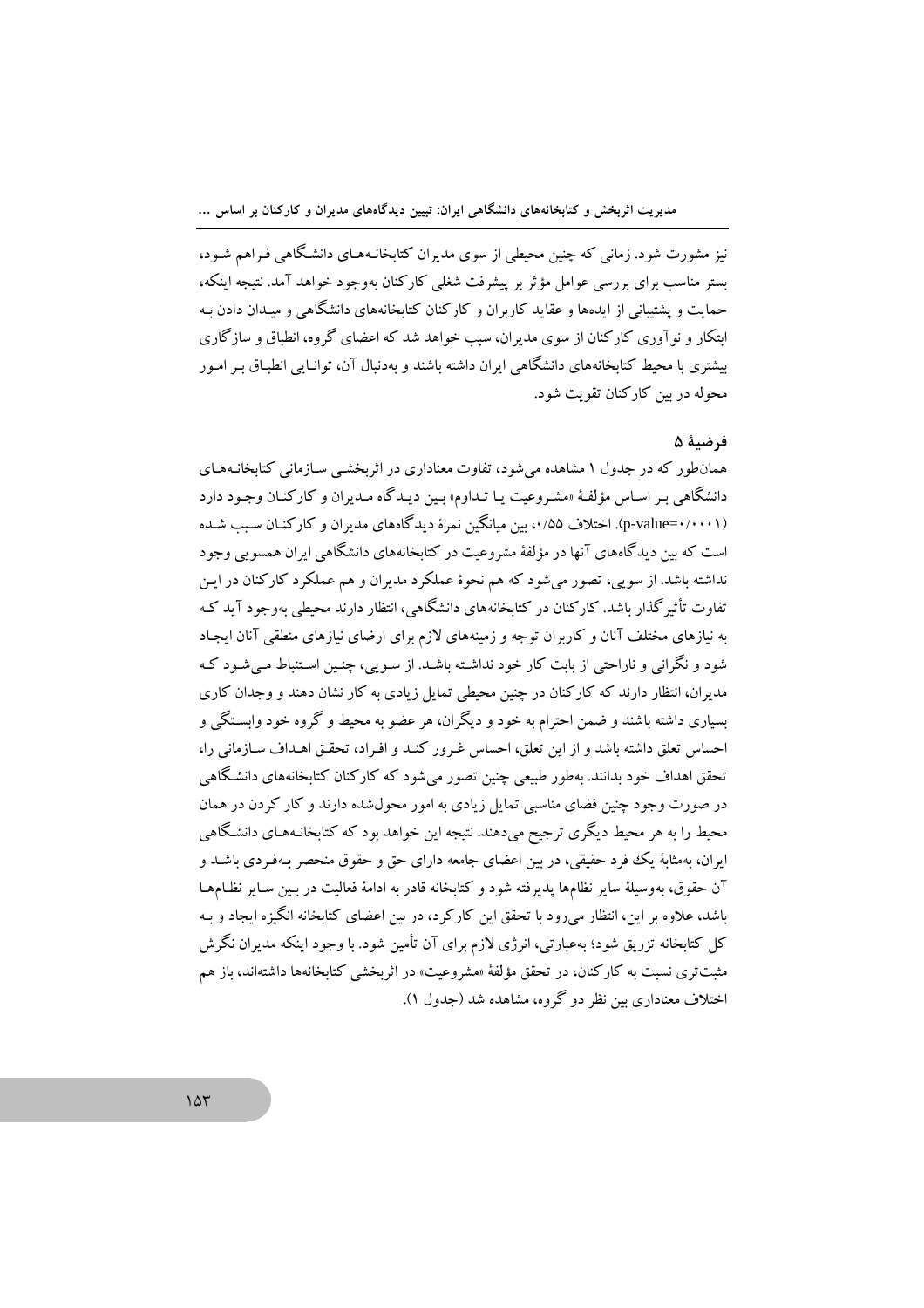#### فرضية ۶

بر اساس نتیجهٔ بهدست آمده، مؤلفهٔ انسجام در بین مدیران مهمتر از کارکنان است و بـا توجـه بـه آزمون انجامشده، تفاوت معناداری بین دیـدگاه مـدیران و کارکنــان کتابخانــههـای دانشـگاهی بـر اساس مؤلفة « انسجام» وجـود دارد (جـدول ١). چنـين اسـتنتاج مـي شـود كـه كاركنـان از مـديران کتابخانههای دانشگاهی انتظار دارند که با آنها رابطهای باز داشته باشند و محبط مطبوع و پرهبجانی در کتابخانههای دانشگاهی ایران ایجاد کنند که این خود، موجب بهوجود آمدن نشاط و شادابی از یک سو و میل به کار زیاد و عدم کم کاری در بین کارکنـان از سـوی دیگـر خواهـد شـد. تصـور می شود که مزایای چنین محیطی بهطور منطقی، رفع موانع مربوط به عدم ایجاد ارتباط صحیح افراد با یکدیگر و وجود احساس اتحاد و همبستگی بین کارکنان خواهد بود، چرا که کارکنان از سـوی مدير خود تشويق مي شوند و حس خوب اتحاد و روابط بين فردي سالم و مفيد را تجربه مي كننـد. علاوه بر این، می توان نتبجه گرفت که در چنین فضایی، بـه احتمـال بسـیار زیـاد، سـازگاری بـین کارکنان و مدیر کتابخانه شایان توجه است و کارکنان بهدلیل رضایت کاری و جذاب بودن محیط کار، موارد محدودی از عناصر منفی (از قبیل درخواستهای انتقال، جابـهجـایی و غیبـت از محـل کار ) را خواهند داشت.

#### فرضية ٧

تصور اولیه این بود که فرضیهٔ مزبور به احتمال زیاد تأیید شود، زیرا بهنظر مـی(سـد کـه روحیـات، سلیقهها و نحوهٔ مدیریت جنس زن و مرد متفاوت باشد، اما نتایج آزمون نشان داد که از نظر آماری در سطح ۰/۰۵ بین میانگین نمرههای مدیران زن و مرد با توجه به چهـار عامـل اثربخشـی پارسـونز، تفاوت معناداري وجود نداشت (۰/۹۹۲ =p-value). نتايج اين پژوهش با نتايج پژوهش ديلانچيان (۱۳۷۹) مشابه بود که در اثربخشی و وضعیت مطلوب مراکز آموزشی، بین نظر پاسخگویان با توجه به مذهب، مقطع تحصیلی و جنسیت آنهـا تفـاوت معنـاداری وجـود نـدارد. وی در پـژوهش خـود دربارهٔ مدیران، معاونان و دیبران، به این نتیجـه رسـبد کـه جنسـیت مسـئولان مراکـز آموزشـی، در اثر بخشی کلی این سازمانهای اجتماعی، تأثیری نداشته است.

نتبجهٔ این پژوهش، ما نتیجهٔ پیژوهش کانیا و همکیاران (۲۰۰۵) مغیابرت داشت. پەنظیر آنها، رابطهای عصبی قوی تری نسبت به مردها دارند و این رابطهای عصبی به ذخیرهٔ جزیبات بیشتر در حافظه، مهارتهاي گوش دادن بهتر و در نتيجه قوهٔ تشخيص بهتر منجر مي شود.

در پژوهش حسنی و سامری (۱۳۸۹) که دربارهٔ بررسی و تحلیل اثریخشی سازمانی در مـدارس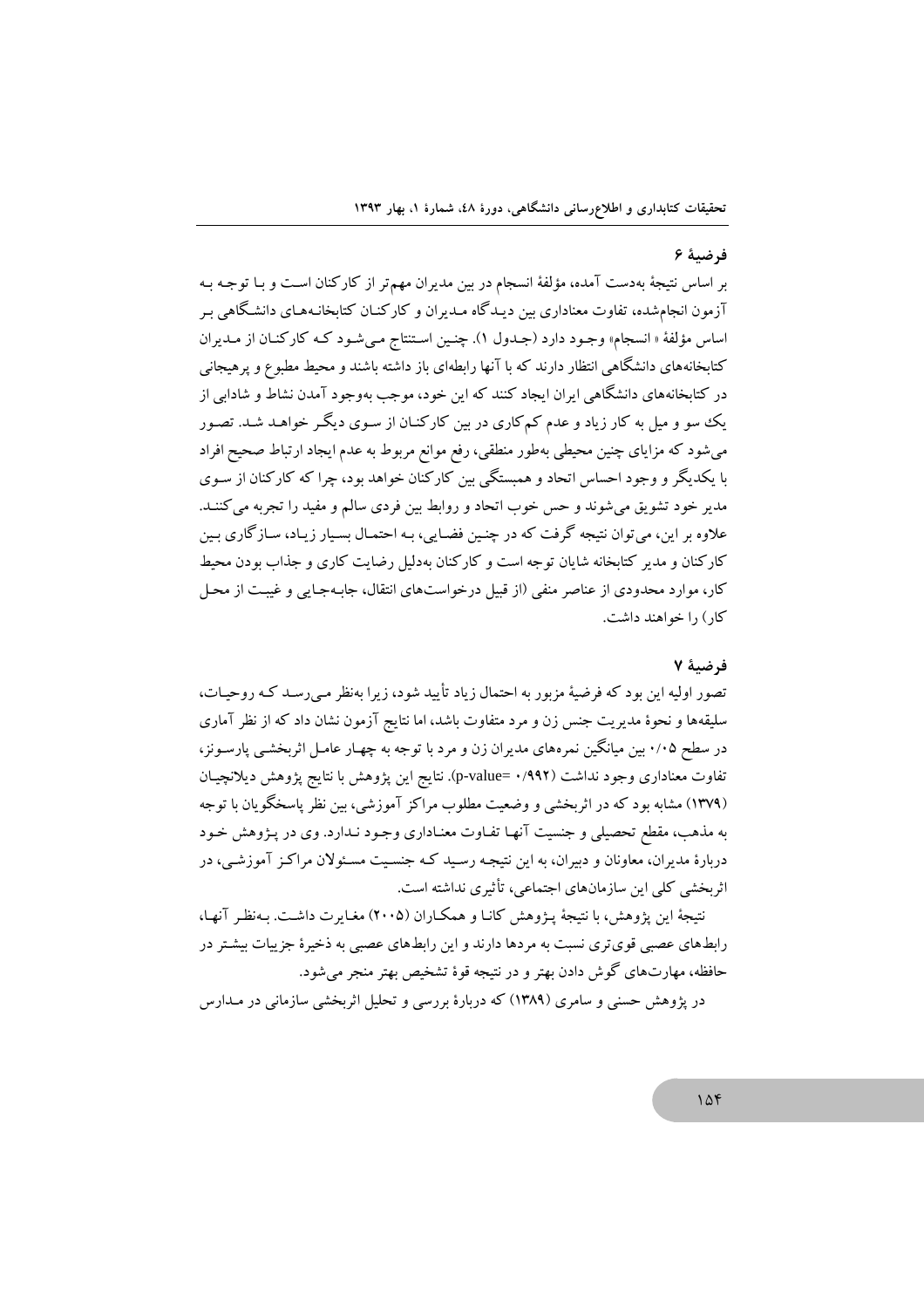صورت گرفت، نتیجهٔ مشابهی بهدست نیامد و نتیجه این بود که از میـان عوامـل جمعیـتشـناختی، جنسیت رابطهٔ معناداری با اثربخشی سازمانی مدارس داشت. تصور می شود که دلیل این تفاوت در نتایج پژوهشها، تفاوت در ماهیت و اهداف سازمانهایی همچون کتابخانههای دانشگاهی و مراکز آموزشي – تربيتي باشد، چه بسا، تصور مي شود كه جنسيت مدير مراكز آموزشي پسرانه و دخترانه، در اثریخشے این مراکز آموزشے مؤثرتر باشد.

# بحث و نتیجهگیری

با بررسی دیدگاههای مدیران و کارکنان مشخص شد که وضعیت موجود مؤلفههـای اثربخشـی بـا حد مطلوب فاصلهٔ فراوانی دارد و حتی خود مـدیران نیـز، مـدیریت خـود را بـر ایـن اسـاس كمتـر اثربخش دانستهاند. هر چند بین دیدگاه کارکنان و مدیران کتابخانههای دانشگاهی ایران بـر اسـاس مؤلفههای اثربخشی تفاوت معناداری وجـود دارد و مؤلفـهٔ «کسـب هـدف» و «مشـروعیت» بـا حـد «زیاد» به ترتیب در بین مـدیران و کارکنـان، بیشـترین اهمیـت را داشـتند، امـا هـم کارکنـان و هـم مدیران، ارزیابی یکنواختی را از هر چهار مؤلفـهٔ اثربخشـی بیـان کـردهانـد، بـا ایـن تفـاوت کـه در مجموع، در ارزيابي براي مؤلفههاي اثربخشي، حد «زياد» از سوي مديران و حد «متوسط» از سـوي کارکنان، نمود بیشتری داشته است. از سویی، نتایج پژوهش حاکی از این است که در بین مـدیران و كاركنان، مؤلفة «كسب هدف» بيشترين نمره و مؤلفة «انطباق»، كمترين نمره را به خود اختصاص دادەاند.

میانگین دیدگاه مدیران در مورد مؤلفههای اثربخشی پارسونز در حد ۳/۸۲ بود. در همین زمینه باید توجه داشت که خود مدیران در ارزیابی خود از اثربخشی مـدیریت کتابخانـههـا، حـد «بسـیار زیاد» را کسب نکردهاند؛ لذا تصور می شود که مدیران کتابخانههای دانشگاهی ایران نیز، آن گونـه که باید و شاید از نحوهٔ مدیریت و اثریخش بودن فعالیتهها، ایراز رضایت نک دهانید. از طرفی، ارزیابی کارکنان، نشاندهندهٔ گرایش دیدگاه آنان به حد «متوسط» برای این مؤلفهها بود (میـانگین ۳/۰۶) و این یعنی کارکنان نیز، رضایت چندانی از اثربخشی سازمانی کتابخانهها نداشتهاند.

همچنین، نتایج نشان داد که جنسیت مـدیران، تفـاوتی در اثربخشـی کتابخانـههـای دانشـگاهی ابران از دیدگاه آنان، ایجاد نمی کند.

نتایج این یژوهش شاید در زمینهٔ شناسایی و توجه بیشتر به اثربخشی، توسط مدیران و کارکنان کتابخانههای دانشگاهی ایران، به آنها کمک کند تا به اثربخشبی و راههای تحقـق هـر چـه بهتـر و مؤثرتر آن در مجموعهٔ مربوط به خود، بیش از پیش توجه کنند و برای رشد و ارتقای اهداف ایـن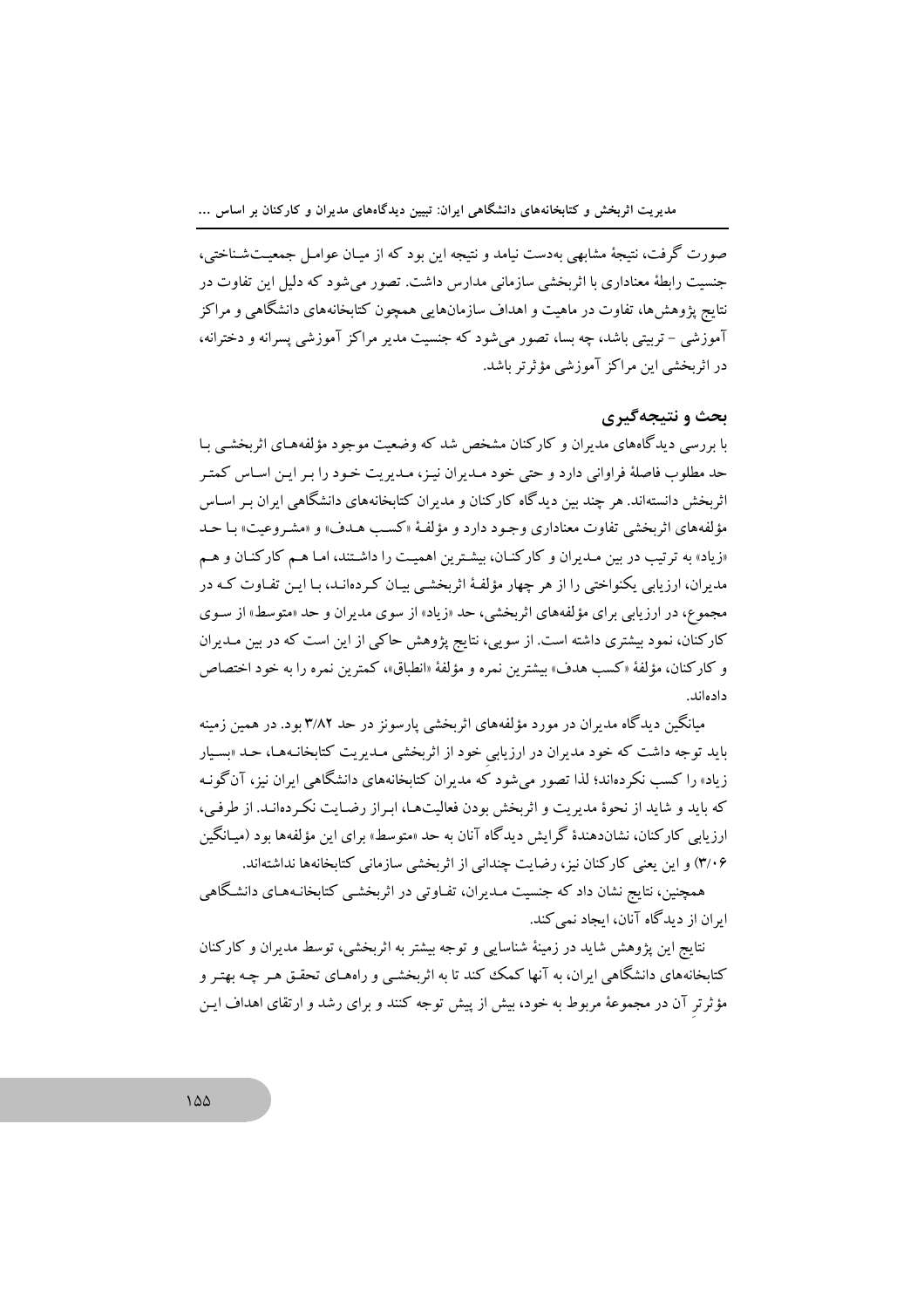کتابخانهها بکوشند. همچنین، مدیران با آگاهی از دانش و هنـر مـدیریت، کارکنـان را در اعـتلای مجموعه یاری رسانند و تعاملی بین مـدیران و کارکنـان بـه ایــن منظـور صــورت گیــرد. همچنــبن، مدیران و کارکنان کتابخانههای دانشگاهی ایران، بـه تفـاوتی کـه در دیـدگاههـای آنـان در ىحـث اثربخشی کتابخانهها وجود دارد، توجه ویژه داشته باشند و برای رفع موانـع موجـود در ایـن مسـیر تلاش کنند. بدیهی است که اتفاق نظر و رویه، همدلی و اتحاد در بین اعضـای مجموعـه و انسـجام بیش از پیش، هم از جانب مدیران و هم از سوی کارکنان، آیندهٔ روشنی را پیش روی کتابخانههای دانشگاهی قرار خواهد داد. در این صورت است که می توان انتظار داشت کتابخانههای دانشگاهی، بهتر و اثربخش تر از همیشه عمل کنند و این مهم، ارتقای همهٔ فعالیتها و امور مربوط و بهدنبال آن ارتقای کل اثربخشی کتابخانههای دانشگاهی را در یی داشته باشد.

## ييشنهادهاي يژوهش

با توجه به نتایج بهدست آمده از این پژوهش، راهکارهایی عملی و کاربر دی ارائه می شوند:

۱. پیشنهاد می شود مدیران و کارکنان کتابخانههای دانشگاهی ایران، تعامل شابسته و بهتری با یکدیگر داشته باشند و بهمنظور اثربخشی مدیریت کتابخانهها، روحیهٔ همکاری را بـیش از یش در خود تقویت کنند. همسویی و اتحادنظر مدیران و کارکنان در ادارهٔ کتابخانههای دانشگاهی، سبب آشکار شدن جایگاه واقعی این کتابخانـههـا در میـان همـهٔ کـاربران و در راستای کسب رضایت از این مراکز خواهد شد.

۲. پیشنهاد می شود برای مدیران و کارکنان کتابخانههای دانشگاهی، دورههای ضمن خـدمت مدیریت با توجه به جایگاه و سمت سازمانی ارائه شود و هم مدیران و هم کارکنان، رغبت بیشتری در رابطه با آشنایی، فراگیری و په کیار گیری فعالیتههای اثیربخش و معیارهیای مربوط به آن، از خود نشان دهند.

پیشنهاد می شود دلایل تفاوت دیدگاههای مدیران و کارکنان کتابخانههـای دانشگاهی دربـارهٔ اثربخشی کتابخانهها، با توجه به معیارهای این یژوهش، مورد توجـه بـیش از پـیش رؤسـا، معاونـان پژوهشی و مسئولان دانشگاههـا قـرار گیـرد و سـعی شـود در ایـن زمینـه، نقـاط ضـعف مـدیریتی کتاىخانەهاى دانشگاهى شناسايى و با اقدامات عملى و علمى برطرف شوند.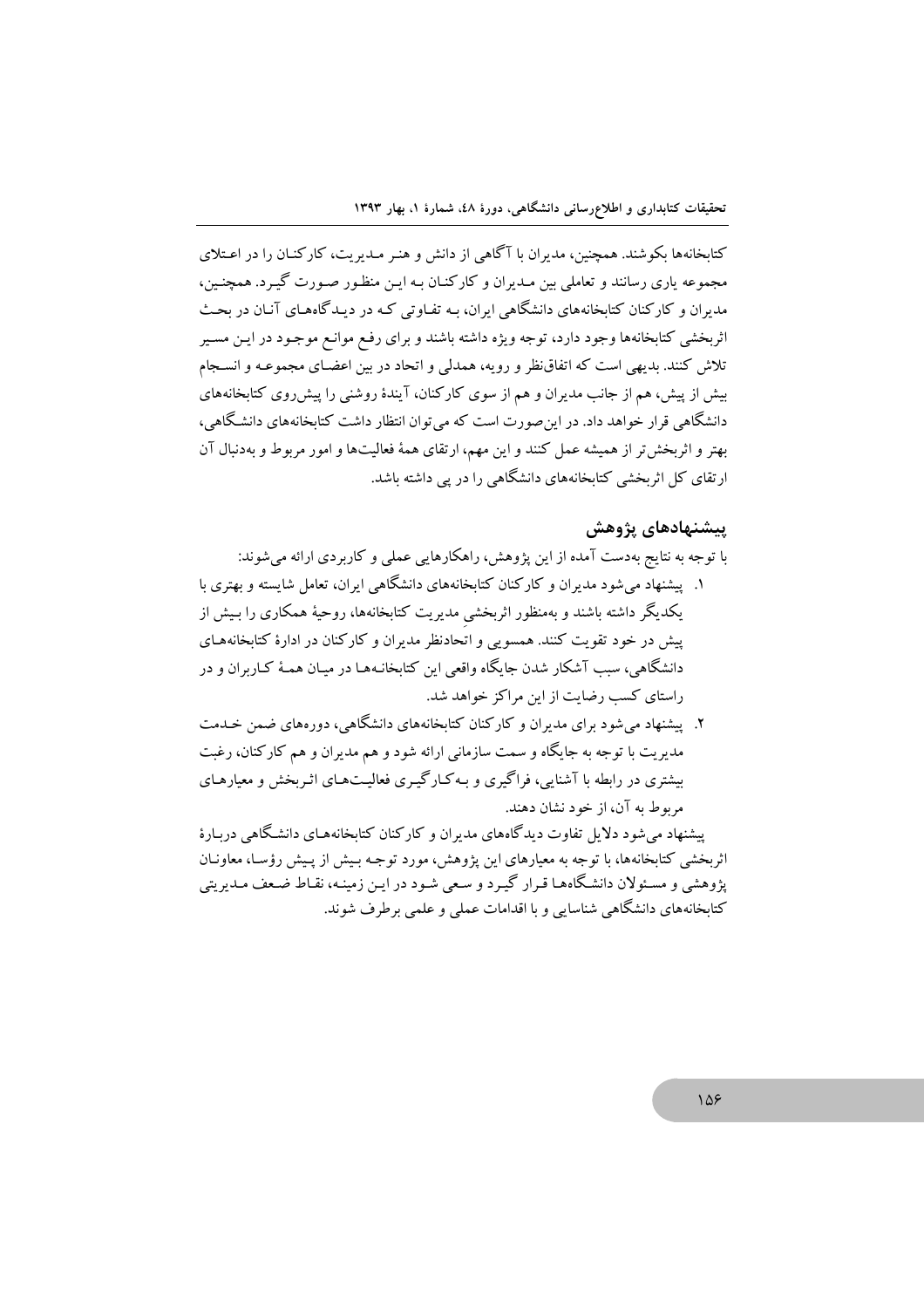پىنوشت

- 1. Evans, G.Edward
- 2. Organizational effectiveness 3. Robbins & De Cenzo
- 4. Campbell, John P
- 5. Goodman, P.S. Pennings, J.M
- 6. Talcott Parsons
- 7. Stueart & Moran
- 8. AGIL(Adaptation, Goal attainment, Integration, Legitimacy)

10. Goal attainment

9. Adaptation

- 11. Integration
- 12. Legitimacy
- 13. Krejcie & Morgan
- 14. Aydin & Ceylan
- 15. Saavedra, R & Kwun, SE, G
- 16. Hillel
- 17. Elmuti

### منابع

- ۱. استوارت، رابرت دی؛ موران، باربارا بی(۱۳۹۰). *مدیریت کتابخانـههـا و مراکـز اطـلاع رسـاني.* ترجمهٔ زهير حياتي، فاطمه جمشيدي قهفر خي. تهران: نشر كتابدار.
- ۲. اوانز، ادوارد جی(۱۳۷۷). *فنون مدیریت برای کتابداران*. ترجمهٔ فرشته ناصری. مشهد: آستان قدس رضوي، بنياد پژوهشهاي اسلامي.
- ۳. حسنی، محمد؛ سامری، مریم(۱۳۸۹). بررسی اثربخشی سازمانی مدارس متوسطهٔ ناحیهٔ یک شهر ارومیه با استفاده از الگویی پارسونز. *فصلنامهٔ مدیریت فرهنگ سازمانی. ۱*(۲۱)، ۲۲۳-۲۰۱.
- ۴. ديباني، محميد حسين(۱۳۸۴). *روش هياي تحقيـق در كتابـداري*. مشـهد: انتشـارات كتابخانـه د ايانەاي.
- ۵. دیلانچیسان، کیارولین(۱۳۷۹). بررسه ب*عوامل میوثر در افیزایش اثربخشه، میدی*ری*ت میداد*یس راهنمایی و متوسطه ارامنه ایران از نظر مدیران ، مع*اونان و دبیران*. پایان نامهی کارشناسی ارشد مدیریت آموزشی. دانشگاه اصفهان. دانشکدهی علوم تربیتی و روانشناسی.
- ۶. رابینز، استیفن یبی؛ دی سنزو، دیویید ای(۱۳۸۵). *مبانی مبدیریت*. ترجمه ی محمله اعرابی ، محمدعلي حميدرفيعي .تهران: دفتر پژوهشهاي فرهنگم ٍ.
- ۷. زکمی، محمـدعلـی(۱۳۸۳). آزمـون تجربـی رویکـرد ترکیبـی پارسـونز در تحليـل اثربخشـي سازمانی(مورد:آموزش و پرورش شهر اصفهان سال ۸۳–۱۳۸۲). اصفهان : دومین کنفرانس ببن المللي مدبريت.